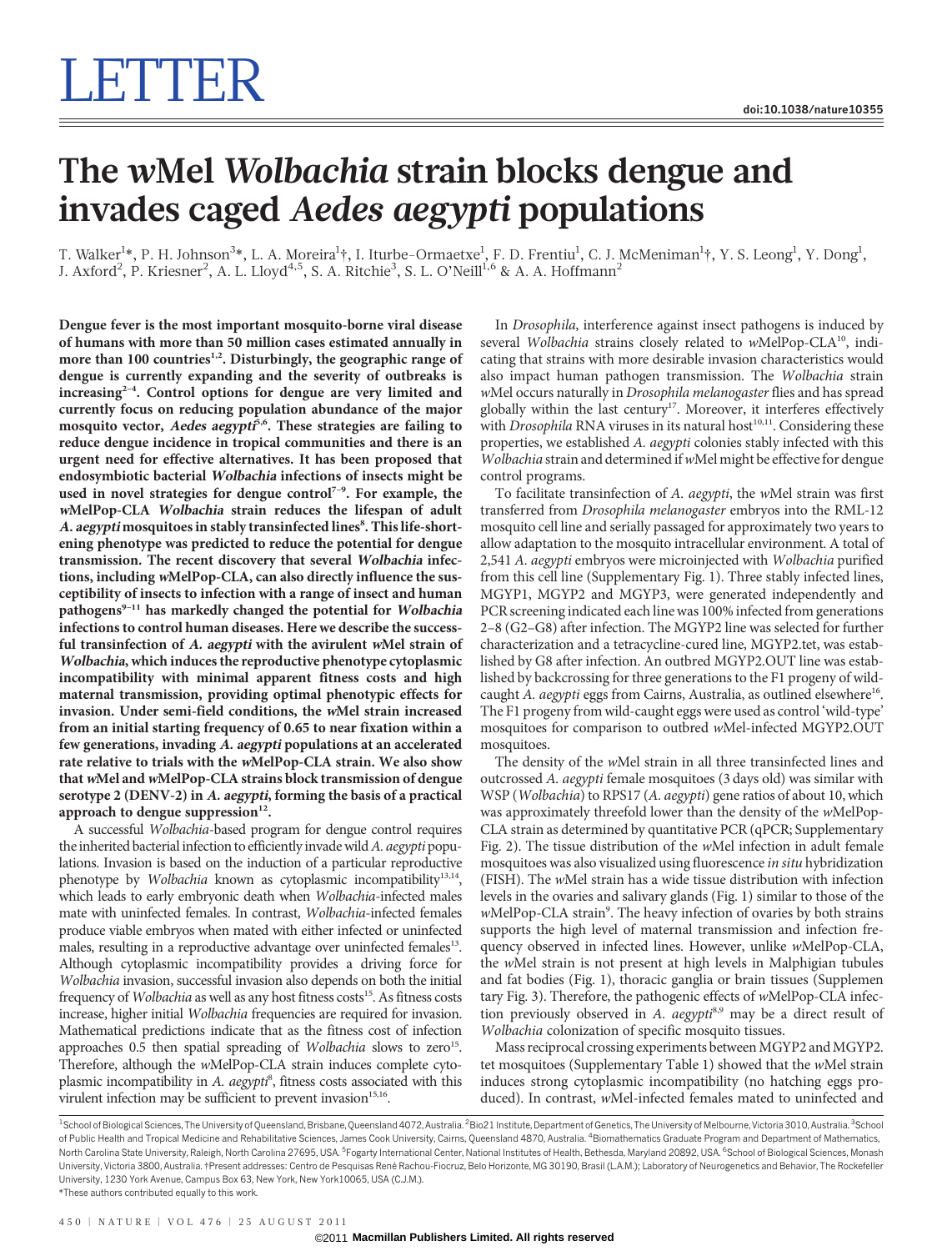## LETTER RESEARCH



Figure 1 | Tissue distribution of the wMel strain in transinfected  $A$ . aegypti female mosquitoes. Fluorescence in situ hybridization (FISH) of paraffin sections showing the localization of Wolbachia (red) in tissues of 7-day-old female A. aegypti mosquitoes. Sections were hybridized with two Wolbachiaspecific 16S rRNA probes labelled with rhodamine. DNA is stained with DAPI (blue). A green GFP filter was used to enhance contrast. sg, salivary gland; c, cardia.

wMel-infected males resulted in embryo hatch rates of approximately 90%. Strong cytoplasmic incompatibility was also observed when wMel was introduced into an outbred A. aegypti background using backcrossing<sup>16</sup> to produce an outbred MGYP2.OUT strain (Supplementary Table 1).

We investigated potential fitness effects by examining fecundity and viability of eggs over time, both strongly influenced by the wMelPop-CLA strain of Wolbachia<sup>16,18</sup>. As shown in Supplementary Figure 4, under semi-field conditions fecundity in outbred MGYP2.OUT mosquitoes was not significantly different to that of uninfected mosquitoes. In contrast to this, a fecundity cost of  $\sim$  56% was observed for wMelPop-CLA-infected females. In addition to fecundity, the viability of eggs is a crucial determinant of A. aegypti abundance following a dry season<sup>19</sup> and the wMelPop-CLA infection markedly decreased the viability of A. aegypti eggs<sup>16,18</sup>. However, the wMel infection had no significant effects on viability of eggs at 5–26 days after oviposition (Supplementary Fig. 5), in contrast to a sharp reduction for wMelPop-CLA-infected eggs at 12 days. The wMel strain is therefore much more likely to persist in wild A. aegypti populations in areas with a long dry season such as North Queensland, Australia<sup>19,20</sup>.

The effect of the wMel strain on immature mosquito stages was measured through larval development time, a potential correlate of mosquito fitness<sup>21</sup>. The wMel strain caused significantly faster larval development for both females and males under high larval nutrition diets (Supplementary Table 2). Under low nutritional levels typically encountered in the field<sup>22</sup>, the wMel infection did not affect the development time of either sex. The longevity of adult mosquitoes can influence fitness, and the life-shortening effect of the wMelPop-CLA strain was predicted to reduce invasion potential<sup>15</sup>. We tested the effect of the wMel strain on lifespan of outbred MGYP2.OUT females versus wild-type females and found only approximately 10% reduction in mean longevity (Supplementary Fig. 6), compared to more than 40% for the wMelPop-CLA strain<sup>16</sup>. Finally, we found that 100% of offspring from 30 MGYP2.OUT females ( $n = 30$  offspring per female) were infected by wMel, indicating a high maternal transmission rate of 1.0 (lower 95% confidence interval, 0.89).

We tested the invasion potential of Wolbachia in a semi-field facility consisting of two cages (A and B) providing environments that simulate the natural habitat of A. aegypti in north Queensland, Australia<sup>23</sup>.

We separately tested the potential of the wMel and wMelPop-CLA strains to invade uninfected mosquito populations at a starting frequency of 0.65 (likely to be achievable in open releases) and with additional near-weekly supplementary additions of Wolbachiainfected mosquitoes<sup>24</sup>. The semi-field cage invasion experiment methodology is summarized in Supplementary Fig. 8. The wMel infection increased rapidly and reached fixation in cage B within 30 days and in cage A within 80 days (Fig. 2a). In contrast, wMelPop-CLA increased at a slower rate (Fig. 2b) and reached fixation in cage B after 40 days and approximately 80% after 80 days in cage A. The two cages differed in that there were fewer overall mosquitoes present in cage B, most probably because of predation by two geckos found in this cage. This may have increased adult mortality rates and decreased in later life any fitness costs associated with Wolbachia infection. Wolbachia therefore seemed to be more invasive when overall mortality rates were high (in cage B), which may be a better reflection of field conditions<sup>25</sup>.

To determine if invasion rates could be predicted by model simulations, a deterministic age-structured model was used to describe the population in the cage, tracking daily cohorts of adult mosquitoes, categorized by sex and Wolbachia infection status, and their relative fitness (Supplementary Information). Different parameters were used for the two strains of Wolbachia because of the lower deleterious fitness effects associated with wMel and lack of substantial longevity effects of this strain. The models provided a good fit to the data (Fig. 2), including



Figure 2 <sup>|</sup> Predicted and observed invasion dynamics under semi-field conditions. a, b, wMel strain (a) and wMelPop-CLA strain (b) infection frequencies in larvae in cages A (red curves and symbols) and B (black curves and symbols). Curves indicate model-based predictions, as explained in the supplementary information. Symbols denote frequencies observed in the cages with error bars indicating binomial standard errors. Infected pupae initially comprised 65% of the released population in each cage. Eggs were collected from the cage in ovitraps and pupae developing from these eggs were released back into the cage at 3-day intervals. To simulate field releases involving repeated releases of infected mosquitoes, additional infected pupae were released into the cage, comprising a third of the total pupae released.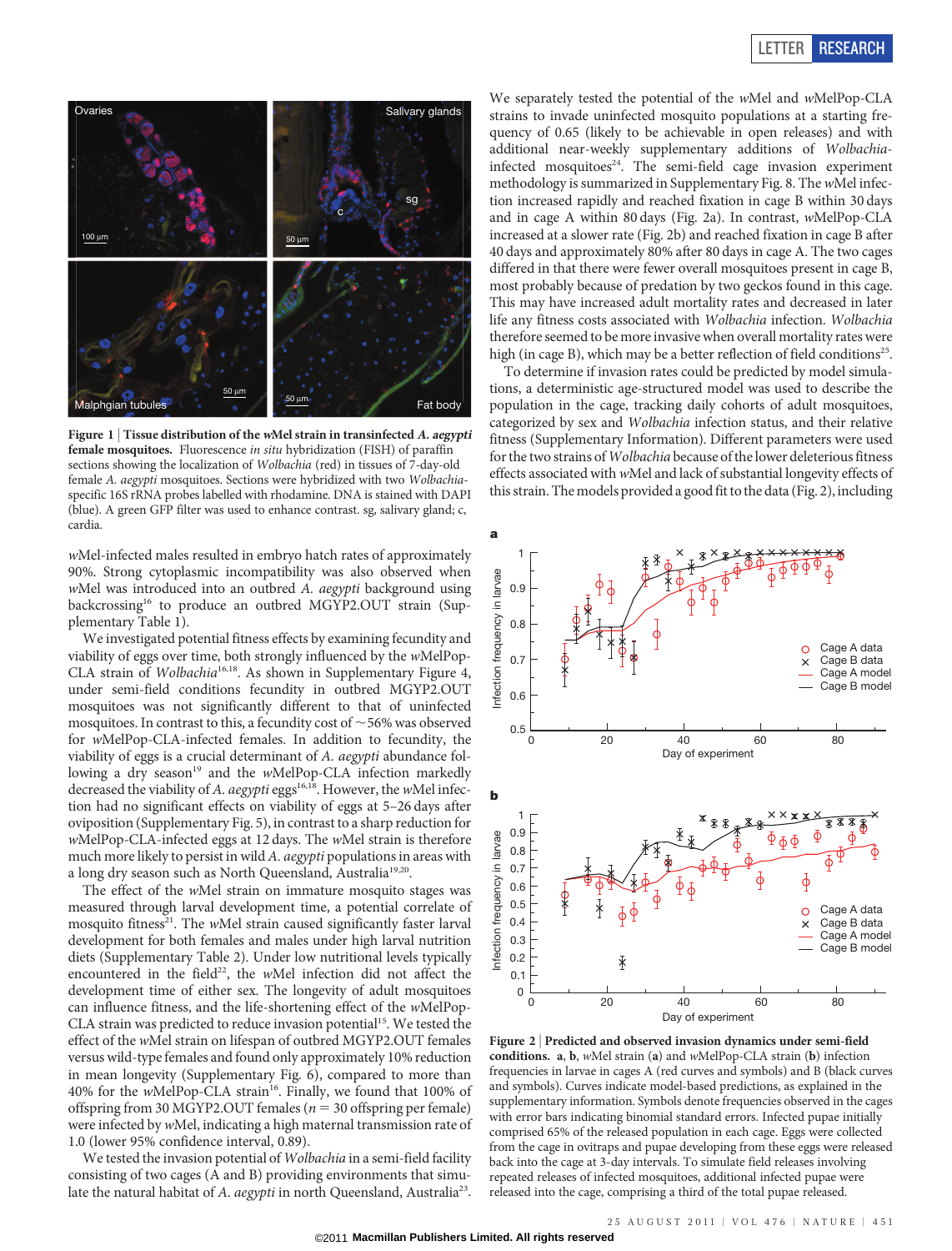the difference between cage A and cage B, when additional mortality levels were introduced.

We tested the vector competence of wMel-infected females by feeding mosquitoes a dengue serotype 2 (DENV-2)-infected blood meal to determine levels of virus in whole bodies, legs for disseminated virus and saliva for transmission. Virus levels were assessed at 14 days after infection, as the extrinsic incubation period (EIP) for dengue before transmission to a new host is typically  $7-14 \text{ days}^{26,27}$ . Vector competence experiments also included outbred wMel-infected MGYP2.OUT mosquitoes to remove any inbreeding effects that might influence dengue vector competence<sup>28,29</sup>. Total DENV-2 levels in wMel-infected MGYP2.OUT females (whole bodies) were markedly reduced by Wolbachia, with approximately 1,500-fold (3 logs) fewer copies present compared to Wolbachia-uninfected controls (Fig. 3a). Levels of DENV-2 in wMelPop-CLA-infected PGYP1.OUT females were even lower with 4 logs less virus present compared to controls. Disseminated virus, measured in the legs of individual mosquitoes, was detected in only 12.5% (3/24) of wMel-infected MGYP2 females compared to 82.6% (19/23) of Wolbachia-uninfected MGYP2.tet mosquitoes. Overall disseminated virus levels in the legs of wMel-infected females were approximately 2,600-fold lower than in Wolbachia-uninfected females (Fig. 3b), confirming very strong inhibition of dengue virus replication in mosquitoes infected by the wMel strain.

In addition to examining levels of dengue nucleic acid in mosquito extracts, we also examined the presence of infectious virus in mosquito saliva. Pooled saliva samples at 14 days after infection were assayed for infectious dengue virus using plaque assays<sup>30</sup>. Infectious virus was present in 29 out of 36 (80.2%) pooled saliva samples from Wolbachiauninfected MGYP2.tet mosquitoes (Table 1). In contrast, infectious virus was only detected in 2 out of 48 pooled saliva samples from the transinfected MGYP2 line with each DENV-2-positive saliva pool containing 2 plaque-forming units (Supplementary Fig. 7). When the individual mosquitoes in these two positive pools were examined, a single individual in each pool was determined to be uninfected with Wolbachia. Moreover, these same individuals tested dengue-positive by PCR. Rare Wolbachia-uninfected individuals may be occasionally produced through imperfect maternal transmission<sup>8</sup>. No infectious virus was detected in the 36 pooled saliva samples from MGYP2.OUT



Figure 3 <sup>|</sup> Dengue infection levels in mosquitoes. Mosquitoes were fed DENV-2-infected blood orally (DENV-2 titre  $1.5 \times 10^{7}$  plaque-forming units per ml) and titre determined at 14 days after infection. a, qPCR of total dengue virus in whole female mosquitoes ( $n = 19-30$ ). Bars represent overall means  $\pm$  s.e.m. across three independent replicate experiments. White bar, Wolbachia-uninfected wild-type control mosquitoes; blue bar, wMel-infected MGYP2.OUT; red bar, wMelPop-CLA-infected PGYP1.OUT. b, qPCR of disseminated dengue virus in the legs of individual Wolbachia-uninfected MGYP2.tet (black circles), wMel-infected MGYP2 (blue triangles) and wMelPop-CLA infected PGYP1 (red squares) mosquitoes ( $n = 23-30$ ).

#### Table 1 <sup>|</sup> Prevalence of infectious DENV-2 in pooled saliva extracts.

| Mosquito line | Wolbachia   | DENV-2-positive          | Saliva pools positive |
|---------------|-------------|--------------------------|-----------------------|
|               | infection   | pools/total saliva pools | for DENV-2 $(\%)$     |
| MGYP2.tet     | Uninfected  | 29/36                    | 80.2                  |
| MGYP2         | wMel        | $2/48*$                  | 4.2                   |
| MGYP2.OUT     | wMel        | 0/36                     | 0.0                   |
| PGYP1         | wMelPop-CLA | 0/14                     | 0.0                   |
| PGYP1.OUT     | wMelPop-CLA | 0/22                     | 0.0                   |

Mosquitoes were orally fed DENV-2 in an artificial blood meal (DENV-2 titer  $1.5 \times 10^7$  plaque-forming units per ml) across three independent replicate experiments. Saliva was collected 14 days after blood feeding by placing the mosquito proboscis into filtered pipette tips and the saliva was pooled into groups of four for plaque assays to determine the presence of infectious virus in the saliva ( $n = 56-196$ saliva extracts per strain).

\*Both DENV-2-positive saliva pools from the MGYP2 line included saliva contributed from Wolbachiauninfected females.

females. These data indicate complete blockage of DENV-2 transmission under the experimental conditions used. As shown in Table 1, complete absence of DENV-2 in PGYP1 and PGYP1.OUT saliva extracts indicates that the closely related wMelPop-CLA strain also blocks DENV-2 transmission.

To our knowledge, this is the first reported case of complete blockage of dengue transmission by Wolbachia-infected mosquitoes. No infectious DENV-2 virus was detected in the saliva of any of the 336 wMelinfected A. aegypti females used in artificial feeding experiments. The wMel-infected mosquitoes had detectable DENV-2 virus in their bodies (albeit significantly reduced levels compared to control mosquitoes), but dengue virus did not disseminate into mosquito saliva. This may coincide with the heavy wMel infection of salivary gland tissue (Fig. 1). Although the wAlbB strain of Wolbachia was previously shown to reduce dengue levels in mosquito saliva, infectious virus was still detected in 62.5% of pooled saliva from wAlbB-transinfected mosquitoes using similar methodology $30$ . The ability of wMel to provide protection against dengue virus in A. aegypti is unlikely to be transient; wMel provides protection against insect viruses in its native Drosophila melanogaster host<sup>10</sup> despite a long-term evolutionary association. Recently wMel has also been shown to induce strong resistance against West Nile virus in D. melanogaster<sup>31</sup>, suggesting potential blocking of other human pathogens.

A major advantage of a Wolbachia-based biocontrol approach is that cytoplasmic incompatibility can result in invasion from the release of relatively small numbers of individuals. This invasive potential is demonstrated by the successful global invasion of D. melanogaster by  $w$ Mel within the last 80 years<sup>17</sup>. The apparent minimal fitness costs of the wMel infection in A. aegypti are critical for ensuring a relatively low unstable point ( $<$ 40%) from which invasions can occur<sup>15,16</sup>, and the semi-field cage experiments demonstrate that rapid invasion is possible.

The direct inhibition of pathogens by Wolbachia may also augment cytoplasmic incompatibility as a mechanism for population invasion by providing a positive fitness benefit to insects carrying Wolbachia something that cannot be tested in experimental invasion studies in our semi-field system. This benefit may overlay the traditional 'Bartonian' view of cytoplasmic-incompatibility-based invasion dynamics and provide an additional driving force for Wolbachia<sup>14,15</sup>. These results pave the way for an open release of wMel-infected A. aegypti mosquitoes in Cairns, Australia<sup>12</sup>.

## METHODS SUMMARY

The RML-12 cell line was infected with wMel Wolbachia from Drosophila melanogaster yw<sup>67c23</sup> embryos using the shell vial technique and maintained by continuous serial passage. Embryos of the JCU strain of A. aegypti were microinjected with Wolbachia purified from the RML-12 cell line (passages 130–132). Screening for wMel infection was done using PCR primers specific for the IS5 repeat element. Routine mosquito maintenance, tetracycline treatment to remove the wMel infection and lifespan assays were performed as previously described<sup>8</sup>. An outcrossed line (MGYP2.OUT) was established by backcrossing the MGYP2 line for three generations to the F1 progeny of wild-collected A. aegypti eggs<sup>16</sup>. Fitness assessments involved a comparison between the outcrossed line and uninfected line established from the wild-collected eggs of similar genetic background. Wolbachia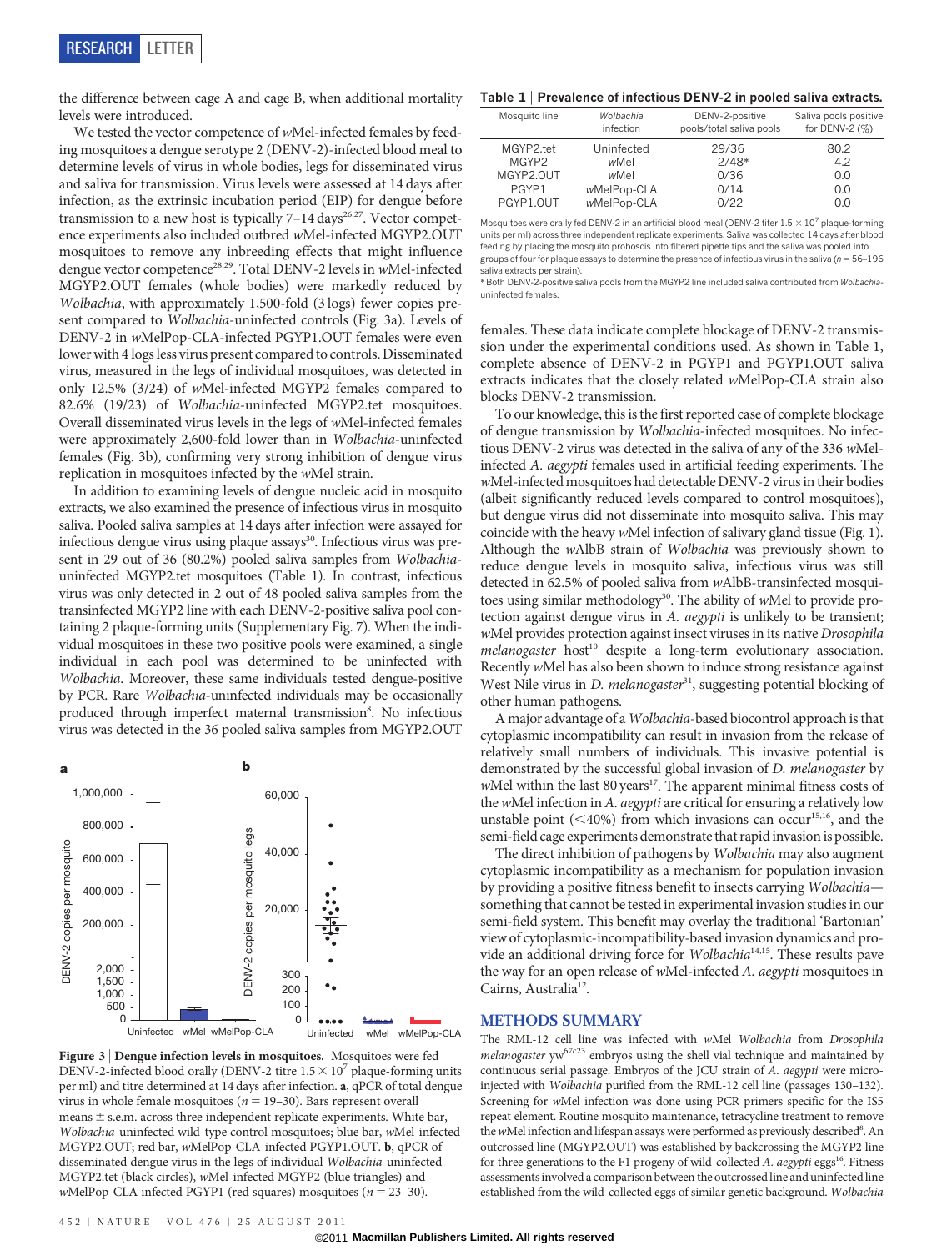density was estimated using the single-copy Wolbachia surface protein (WSP) and A. aegypti RPS17 genes. FISH was carried out on 7-day-old MGYP2 and MGYP2.OUT adult females using a Wolbachia-specific 16S ribosomal RNA probe<sup>9</sup>. Reciprocal mass crosses were conducted between virgin individuals (3 days old) of each sex to determine cytoplasmic incompatibility levels. Fecundity was assessed using multiple human volunteer feeders with 20–25 mosquitoes per feed. Embryo viability and larval development assays were conducted as previously outlined16. Two separate cage invasion experiments were performed by releasing wMel-infected MGYP2.OUT andwMelPop-CLA-infected PGYP1.OUT mosquitoes at a starting frequency of 0.65 into two independent semi-field cages (A and B) and competing these with uninfected mosquitoes with a similar genetic background. A total of 1,680 mosquitoes were initially introduced into the cages over 6 days. Mosquitoes were provided access to live human blood almost daily. Eggs were collected from the cages every 3 days (starting at day 9), hatched and reared in the laboratory. A sample of the larvae was tested for Wolbachia infection and additional larvae were reared to pupae to be released back into the cages following the 3-day egg collection schedule. In addition, from day 7, supplementary cohorts of Wolbachiainfected mosquitoes were released in the cages every 6 days to simulate what would be expected in an open field release program<sup>24</sup>. Dengue vector competence was assessed using oral feeding with DENV-2 (92T strain) at 14 days after infection at a titre of  $1.5 \times 10^7$  plaque-forming units per ml as determined using immunoplaque assays. Oral feeding, RNA extraction, cDNA synthesis and qPCR analysis for total DENV-2 levels in females was carried out using protocols previously outlined<sup>9</sup>. Disseminated viral infection rates in mosquito legs were measured after RNA extraction using a QIAamp Viral RNA Mini Kit (Qiagen). Mosquito saliva from four mosquitoes was pooled and used in immunoplaque assays.

Full Methods and any associated references are available in the online version of the paper at<www.nature.com/nature>.

#### Received 14 April; accepted 6 July 2011.

- 1. Calisher, C. H. Persistent emergence of dengue. Emerg. Infect. Dis. 11, 738–739  $(2005)$
- 2. Kyle, J. L. & Harris, E. Global spread and persistence of dengue. Annu. Rev. Microbiol. 62, 71–92 (2008).
- 3. Guzman, M. G. et al. Dengue: a continuing global threat. Nature Rev. Microbiol. 8, S7–S16 (2010).
- 4. Franco, C., Hynes, N. A., Bouri, N. & Henderson, D. A. The dengue threat to the United States. Biosecur. Bioterror. 8, 273–276 (2010).
- 5. Heintze, C., Garrido, M. V. & Kroeger, A. What do community-based dengue control programmes achieve? A systematic review of published evaluations. Trans. R. Soc. Trop. Med. Hyg. 101, 317–325 (2007).
- 6. Whitehead, S. S., Blaney, J. E., Durbin, A. P. & Murphy, B. R. Prospects for a dengue virus vaccine. Nature Rev. Microbiol. 5, 518-528 (2007).
- 7. Cook, P. E., McMeniman, C. J. & O'Neill, S. L. Modifying insect population age structure to control vector-borne disease. Adv. Exp. Med. Biol. 627, 126-140 (2008).
- 8. McMeniman, C. J. et al. Stable introduction of a life-shortening Wolbachia infection into the mosquito Aedes aegypti. Science 323, 141-144 (2009)
- 9. Moreira, L. A. et al. A Wolbachia symbiont in Aedes aegypti limits infection with dengue, chikungunya, and Plasmodium. Cell 139, 1268-1278 (2009)
- 10. Hedges, L. M., Brownlie, J. C., O'Neill, S. L. & Johnson, K. N. Wolbachia and virus protection in insects. Science 322, 702 (2008).
- 11. Teixeira, L., Ferreira, A. & Ashburner, M. The bacterial symbiont Wolbachia induces resistance to RNA viral infections in Drosophila melanogaster. PLoS Biol. 6, e2  $(2008)$
- 12. Hoffmann, A. A. et al. Successful establishment of Wolbachia in Aedes populations to suppress dengue transmission. Nature doi:10.1038/nature10356 (this issue).
- 13. Hoffmann, A. A. & Turelli, M. in Influential Passengers: Inherited Microorganisms and Arthropod Reproduction (eds O'Neill, S. L., Hoffmann, A. A. & Werren J. H.) 42–80 (Oxford Univ. Press, 1997).
- 14. Turelli, M. & Hoffmann, A. A. Rapid spread of an inherited incompatibility factor in California Drosophila. Nature 353, 440-442 (1991).
- Turelli, M. Cytoplasmic incompatibility in populations with overlapping generations. Evolution 64, 232-241 (2010).
- 16. Yeap, H. L. et al. Dynamics of the ''popcorn'' Wolbachia infection in outbred Aedes aegypti informs prospects for mosquito vector control. Genetics 187, 583-595 (2011).
- 17. Riegler, M., Sidhu, M., Miller, W. J. & O'Neill, S. L. Evidence for a global Wolbachia replacement in Drosophila melanogaster. Curr. Biol. 15, 1428–1433 (2005).
- 18. McMeniman, C. J. & O'Neill, S. L. A virulent Wolbachia infection decreases the viability of the dengue vector Aedes aegypti during periods of embryonic quiescence. PLoS Negl. Trop. Dis. 4, e748 (2010).
- 19. Kearney, M., Porter, W. P., Williams, C., Ritchie, S. & Hoffmann, A. A. Integrating biophysical models and evolutionary theory to predict climatic impacts on species' ranges: the dengue mosquito Aedes aegypti in Australia. Funct. Ecol. 23, 528–538 (2009).
- 20. Montgomery, B. L. & Ritchie, S. A. Roof gutters: a key container for Aedes aegypti and Ochlerotatus notoscriptus (Diptera: Culicidae) in Australia. Am. J. Trop. Med. Hyg. 67, 244-246 (2002).
- 21. Telang, A. & Wells, M. A. The effect of larval and adult nutrition on successful autogenous egg production by a mosquito. J. Insect Physiol. 50, 677-685 (2004).
- 22. Maciá, A. Differences in performance of Aedes aegypti larvae raised at different densities in tires and ovitraps under field conditions in Argentina. J. Vector Ecol. 31, 371–377 (2006).
- 23. Ritchie, S. A. et al. A secure semi-field system for the study of Aedes aegypti. PLoS Negl. Trop. Dis. 5, e988 (2011).
- 24. Hancock, P. A., Sinkins, S. P. & Godfray, C. J. Population dynamic models of the spread of Wolbachia. Am. Nat. 177, 323-333 (2011).
- 25. Harrington, L. C. et al. Analysis of survival of young and old Aedes aegypti (Diptera: Culicidae) from Puerto Rico and Thailand. J. Med. Entomol. 38, 537–547 (2001).
- 26. Watts, D. M., Burke, D. S., Harrison, B. A., Whitmire, R. E. & Nisalak, A. Effect of temperature on the vector efficiency of Aedes aegypti for dengue 2 virus. Am. J. Trop. Med. Hyg. 36, 143–152 (1987).
- 27. Salazar, M. I., Richardson, J. H., Sanchez-Vargas, I., Olson, K. E. & Beaty, B. J. Dengue virus type 2: replication and tropisms in orally infected Aedes aegypti mosquitoes. BMC Microbiol. 7, 9 (2007).
- 28. Bennett, K. E. et al. Variation in vector competence for dengue 2 virus among 24 collections of Aedes aegypti from Mexico and the United States. Am. J. Trop. Med. Hyg. 67, 85–92 (2002).
- 29. Gubler, D. J., Nalim, S., Tan, R., Saipan, H. & Sulianti Saroso, J. Variation in susceptibility to oral infection with dengue viruses among geographic strains of Aedes aegypti. Am. J. Trop. Med. Hyg. 28, 1045-1052 (1979).
- 30. Bian, G., Xu, Y., Lu, P., Xie, Y. & Xi, Z. The endosymbiotic bacterium Wolbachia induces resistance to dengue virus in Aedes aegypti. PLoS Pathog. 6, e1000833 (2010).
- 31. Glaser, R. L. & Meola, M. A. The native Wolbachia endosymbionts of Drosophila melanogaster and Culex quinquefasciatus increase host resistance to West Nile virus infection. PLoS ONE 5, e11977 (2010).

Supplementary Information is linked to the online version of the paper at <www.nature.com/nature>.

Acknowledgements We are grateful to N. Kenny for technical support and to members of the O'Neill laboratory for critical reading of the manuscript. We thank R. Silcock, M. Janes, S. Long, C. Paton and C. Omodei for their assistance in the semi-field cages and laboratory at James Cook University. We are very grateful for all of our volunteers who helped to blood-feed the mosquitoes in the cages and to P. Young for providing the anti-dengue antibodies. This research was supported by a grant from the Foundation for the National Institutes of Health through the Grand Challenges in Global Health Initiative of the Bill and Melinda Gates Foundation, The National Health and Medical Research Council, Australia, the RAPIDD program of the NIH, the Climate and Health Cluster of the CSIRO Flagship collaboration Fund and fellowships from the Australian Research Council.

Author Contributions T.W. performed transinfection and initial phenotypic characterization of the infection. P.H.J., Y.S.L., Y.D. and S.A.R. performed cage invasion experiments and fecundity assays on outbred mosquito lines. T.W., L.A.M. and F.D.F. carried out vector competence assays. I.I.-O. performed FISH. C.J.M. established cell lines for transinfection. J.A. and P.K. performed cytoplasmic incompatibility and lifespan assays on outbred mosquito lines. A.L.L. undertook modelling studies. T.W. and A.A.H. performed data analysis. T.W., P.H.J., S.L.O. and A.A.H. wrote the paper. S.L.O., A.A.H. and S.A.R. provided oversight of the design and direction of the work.

Author Information Reprints and permissions information is available at [www.nature.com/reprints.](www.nature.com/reprints) The authors declare no competing financial interests. Readers are welcome to comment on the online version of this article at <www.nature.com/nature>. Correspondence and requests for materials should be addressed to S.L.O. [\(scott.oneill@monash.edu\).](mailto:scott.oneill@monash.edu)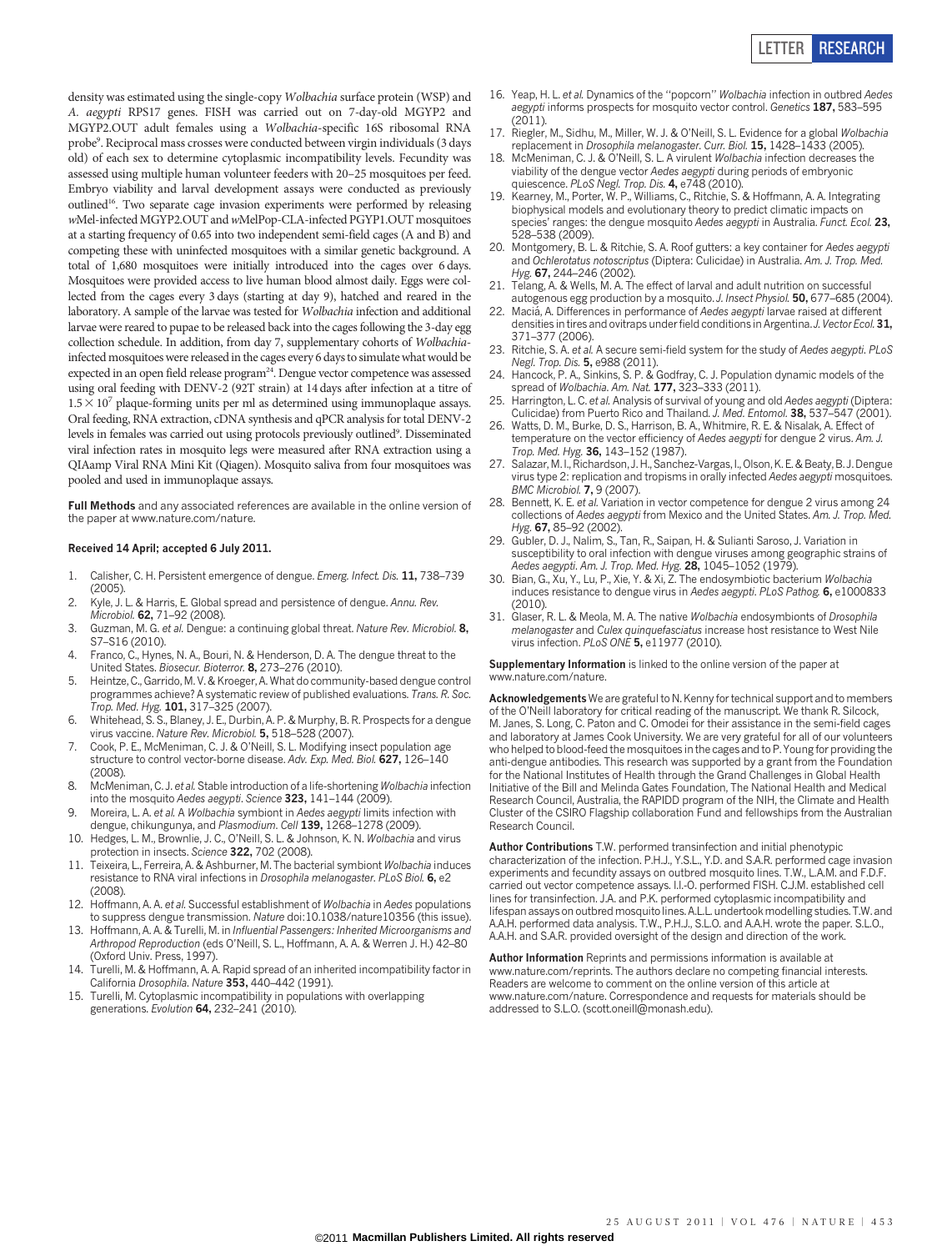## METHODS

Transinfection. The naturally uninfected JCU strain of A. aegypti, established from field-collected eggs from Cairns, Australia, in 2005, was used as the recipient strain for transinfection. Adults were provided with constant access to 10% sucrose solution and 5-day-old females were blood-fed with human blood (UQ Human Ethics Approval 2007001379). wMel from Drosophila melanogaster yw67c23 embryos was established in the Aedes albopictus cell line RML-12 using the shell vial technique<sup>32</sup> and the infection serially passaged as previously described<sup>33</sup>. Preblastoderm embryos were microinjected in the posterior pole with wMel, purified from RML-12 cells (wMel passage 130–132 in cell lines) as described previously<sup>33</sup>. Microinjection was carried out under  $\times$ 100 magnification using a FemtoJet microinjector system (Eppendorf) with type II Femtotip microinjection needles (Eppendorf) using a hydrophilic membrane method. After injection, embryos were incubated at 80% relative humidity and 25 $\degree$ C for approximately 40 min and transferred to wet filter paper. Embryos were then allowed to develop for 4–5 days before being hatched. Adult females (G0) that survived embryo microinjection were isolated as pupae and mated with JCU males. Following blood feeding and oviposition, DNA was extracted from G0 females using the DNeasy tissue kit (Qiagen). Screening for wMel infection was done using PCR primers specific for the IS5 repeat element<sup>17,34</sup>. Females from isofemale lines infected with the wMel strain were backcrossed to JCU males until G4 at which time the lines were closed (restricting matings to mosquitoes from within the line) with the population size maintained at several thousand adults. Routine mosquito maintenance and tetracycline treatment to remove the wMel infection from the MGYP2 line were carried out as previously described<sup>8</sup>. An outcrossed line (MGYP2.OUT) was established by backcrossing the MGYP2 line for three generations to the F1 progeny of wild-caught A. aegypti eggs from the Cairns region<sup>16</sup>. The F1 progeny was also used to generate an outbred wild-type population for comparison to the outbred wMel-infected MGYP2.OUT line (that is, with a similar genetic background).

Wolbachia density and tissue distribution. Density of the wMel strain was assessed by quantitative PCR (qPCR) in 3-day-old females (whole bodies) on MGYP2 and outcrossed MGYP2.OUT females ( $n = 10$ ). Wolbachia density was estimated by comparing the abundance of the single-copy Wolbachia surface protein gene (WSP) to that of the single-copy A. aegypti RPS17 gene. For each sample, qPCR amplification of DNA was performed in triplicate using a Rotor-Gene 6000 system (Corbett Research)<sup>34</sup>. Fluorescence in situ hybridization (FISH) was carried out on 7-day-old MGYP2 and MGYP2.OUT adult female mosquitoes using a Wolbachia-specific 16S rRNA probe<sup>9,34</sup>.

Cytoplasmic incompatibility and fitness assays. Reciprocal mass crosses were conducted between 30 virgin individuals (3 days old) of each sex from the MGYP2 and MGYP2.tet lines to determine cytoplasmic incompatibility levels. This was repeated with 10 virgins from the MGYP2.OUT and wild-type lines. Fecundity, the total number of eggs laid by females, was assessed using 3–5 independent human volunteer blood feeders with 15–25 mosquitoes per feed. This was repeated with MGYP2.OUT and wild-type lines using 21–22 mosquitoes and an additional experiment was carried out to determine the total number of eggs laid over a 6-day period after blood feeding. Diapause egg viability was assessed after MGYP2, MGYP2.tet and PGYP1 females were blood-fed on human volunteers and isolated individually for oviposition. Egg batches were transferred to plastic storage boxes and maintained at a temperature of  $25 \pm 1$  °C and 85% relative humidity using saturated KCl solution as previously described<sup>16</sup>. Larval development time was measured as the time between 1st instar hatching and pupation. A low nutritional level, 0.05 mg of food per larva per day, was previously determined to significantly delay larval development time when compared to the standard rearing nutritional level of 1 mg of food per larva per day16. Two-sample t-tests were used to compare fecundity, embryo viability and larval development times between mosquito lines as well as mean and median longevity per cage. Mosquito survival was also analysed using Cox regression to determine the equality of the survival distributions between treatments after pooling data across replicates.

Semi-field cage invasion experiments. These experiments used the backcrossed lines and controls with a similar genetic background from Cairns. Initial starting frequency of Wolbachia-infected mosquitoes for both wMel and wMelPop-CLA invasion experiments was 0.65, reflecting a release ratio of around 2 infected mosquitoes to 1 uninfected mosquito; this ratio was considered achievable under field conditions in North Queensland given the relatively low number of adult mosquitoes in houses<sup>35</sup>. The wMelPop-CLA strain was tested from November 2009 to March 2010 and wMel from April to July 2010. The same procedure and schedule were used in both experiments. A total of 1,680 mosquitoes were introduced into the cage over a period of 6 days. Each day 120 female pupae (78 infected and 42 non-infected) and 120 male pupae (78 infected and 42 non-infected) were released into to the cage. Mean minimum and maximum

temperature and relative humidity conditions in the cages were: cage A, 20.7–30.1 °C and 64.0–98.0%; cage B, 20.5–29.1 °C and 54.1–97.8% respectively. Mosquitoes were provided access to a blood meal almost daily (at least 6 days per week) using 1–3 human volunteers (James Cook University Human Ethics H2250). The volunteers sat in the cages and allowed mosquitoes to feed uninterrupted for 15 min. For each blood-feeding session, the same volunteers were used for both cages. The first-fed cage was alternated between sessions.

Twelve oviposition sites were distributed throughout each cage. An oviposition site consisted of a 41 white plastic bucket filled with 21 of a 10% hay infusion solution. A  $10 \times 15$  cm strip of red flannelette cloth (ovistrip) was attached to the inside of each bucket as an oviposition substrate. All ovistrips were retrieved every 3 days (starting from day 9), moved to the laboratory and kept damp for 3 days so that all eggs could embryonate. Ovistrips were partially dried on the third day and hatched in a dilute solution (1 g in 1 l of water) of activated baker's yeast in the afternoon. Thus, the age of the eggs at hatching was between 3 and 6 days.

Two days after hatching, all larvae were pooled and mixed thoroughly in a 10 l bucket, and a sample of at least 100 larvae was collected to assess Wolbachia infection frequency. The sampled larvae were placed in clean water for at least 1 h and then killed and stored in 80% ethanol. Samples were stored at 2-5  $^{\circ}$ C before being processed to determine infection status. The remaining larvae were reared to pupae and a cohort sample of 60 female and 60 male pupae were returned to each cage. Pupae from the midpoint of the pupation period, usually at days 6–8, were returned. Cohorts of pupae were returned to the cages every 3 days, following the egg-collection schedule. By using this procedure, around 500–700 adults were maintained in each cage. Additional cohorts of Wolbachia-infected mosquitoes were regularly released in the cages over the course of the experiment, to simulate an ongoing field release program. Starting on day 7, Wolbachia-infected pupae were added to the cage so that they constituted a third of the total pupae released over a 6-day period resulting in 120 Wolbachia-infected pupae (60 females and 60 males) included for every 240 cage-cohort pupae. For this purpose, Wolbachiainfected mosquitoes were reared in the laboratory and added to the cages to coincide with every second cage-cohort release.

Wolbachia infection status of A. aegypti was tested with a multiplex PCR assay. Larvae (second instars) hatched from eggs collected in oviposition buckets were preserved in ethanol. Larvae were washed twice individually for at least 10 s in distilled water to remove ethanol residue. Each larva was dried briefly with paper towel and put into a well of a 96-well PCR plate with 20 µll of lysis buffer (10 mM Tris pH 8.4, 1 mM EDTA, 50 mM NaCl, 0.25 µl DNARelease Additive (Finnzymes Oy)). The samples were then incubated at 56 °C for 5 min and then boiled at 95 °C for 5 min. Multiplex PCR was carried out with primers amplifying a fragment of the WSP gene of Wolbachia (185 base pairs) and with primers amplifying a fragment of ribosomal protein S17 (RPS17) from A. aegypti (305 bp). The RPS17 primers were designed to act as a control for the presence of amplifiable DNA or any PCR inhibition in the reaction. Reactions (20 µl volume) were set up with 1 µl extracted DNA as template, 4 µl 5× Buffer, 2 µl of 1 mM dNTPs, 10.6 µl water,  $0.5 \mu$ l of  $10 \mu$ M Seq\_rps17F (5'-CTGGAGATTTTCCGTTGTCA-3'),  $0.5 \mu$ l of 10 μM Seq\_rps17R (5'-GACACTTCCGGCACGTAGTT-3'), 0.5 μl of 20 μM wspFQALL (5'-GCATTTGGTTAYAAAATGGACGA-3'), 0.5 µl of 20 µM wspRQALL (5'-GGAGTGATAGGCATATCTTCAAT-3'), and 0.4 µl of PHIRE Hot Start Taq Polymerase (Finnzymes Oy). The temperature profile of the PCR was 98 °C for 3 min, 35 cycles of 98 °C for 5 s, 60 °C for 5 s and 72 °C for 20 s and ended with 72 °C for 1 min. PCR products were analysed by gel electrophoresis in a 2% agarose gel. The larvae were scored as positive for Wolbachia infection if Wolbachia WSP and RPS17 of the host were positive or if only Wolbachia WSP was positive. Larvae were scored as negative for Wolbachia infection if Wolbachia WSP was negative and RPS17 of the host was positive. If both Wolbachia WSP and RPS17 of the host were negative, the sample was excluded.

Dengue vector competence. Dengue virus serotype 2 (DENV-2), strain 92T, was passaged six times in an A. albopictus C6/36 cell line and viral supernatant was collected. Virus titres were determined using immunoplaque assays<sup>36</sup> and kept at  $-80$  °C until use. Oral feeding, RNA extraction, cDNA synthesis and qPCR analysis for total DENV-2 levels in whole female bodies was carried out using protocols previously outlined<sup>37</sup>. Disseminated viral infection rates were measured through quantification of virus copies in mosquito legs after RNA extraction using a QIAamp Viral RNA Mini Kit (Qiagen). Mosquito saliva was collected from orally fed females at 14 days after infection after 24 h of starvation. The legs and wings were removed and the proboscis was inserted into filtered pipette tips containing 20 µl of Opti-MEM medium (Invitrogen) supplemented with 20% heat-inactivated FBS (Invitrogen), antibiotics (gentamicin, penicillin/streptomycin) and antimycotics. Mosquitoes were allowed to salivate for 30 min and then the media was transferred to 130 µl of Opti-MEM media supplemented with 2% FBS.